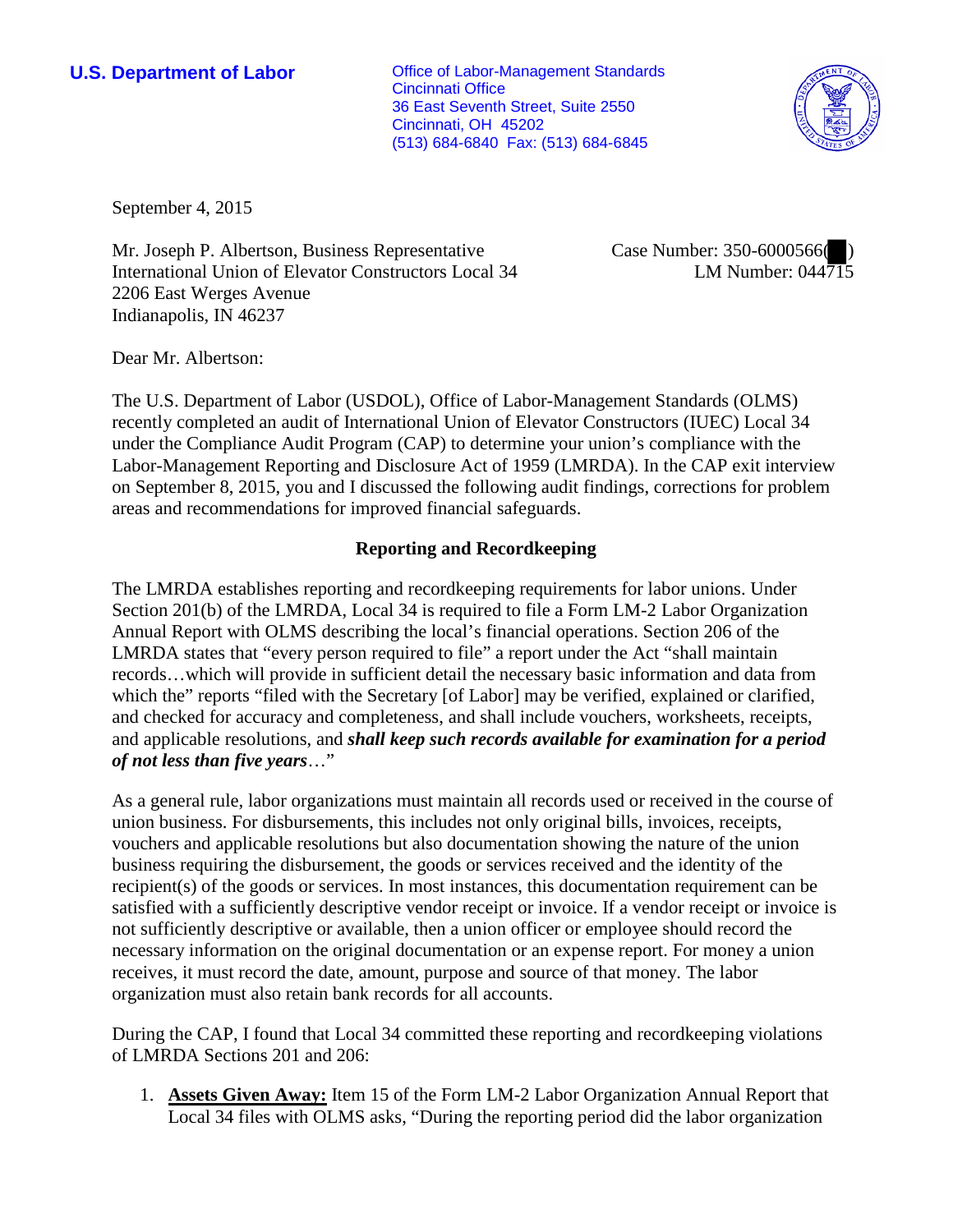acquire or dispose of any assets in any manner other than by purchase or sale?" In fiscal year 2014, Local 34 bought grocery store gift cards that it gave away to union members during the holidays. These transactions should have been reported in Item 15 and explained in Item 69 of Local 34's LM-2 for fiscal year 2014, but they were not. Although Local 34 retained vendor receipts for the gift card purchases, it did not record distribution of those cards to members. I recommended to you that, in the future when assets are given away in a similar fashion, Local 34 should maintain a record, such as a signed roster, showing who receives those assets to ensure they reach intended recipients and are not stolen. Furthermore, Local 34 should inventory those assets and report any on hand at the beginning and end of the fiscal year in Item 28 and Schedule 7 of the LM-2. Local 34 has agreed to keep adequate records for assets given away during the remainder of this fiscal year and to properly report them on future LM-2s filed with OLMS. In consequence of that agreement, no further enforcement action will be taken and Local 34 will not be required to amend the fiscal year 2014 LM-2 to correct reporting of the cards given away that year.

- 2. **Charitable Donations:** Local 34 is required to disclose charitable contributions in Item 52 and Schedule 17 of each fiscal year's LM-2 filed with OLMS. On the LM-2 for fiscal year 2014, Local 34 reported that such transactions totaled \$6,850. Contributions worth \$2,300 were disbursed to individuals from Local 34's Out-of-Work charitable fund in 2014 without supporting documentation. You and I discussed this matter that Local 34 needs to maintain documentation showing the money goes to intended recipients. Moreover, you agreed that Local 34 will document future donations with a written request or signed voucher by the recipient, a file copy of a cover letter to the recipient or some other proof of payment. Based on your agreement to improve recordkeeping practices, I consider this type of recordkeeping violation resolved.
- 3. **Social Events:** According to the LM-2 instructions, Local 34 is required to report in Statement B each year "when money is actually paid out by the labor organization." In 2014, Local 34 sponsored a golf outing and a picnic. Checks were disbursed from Local 34's treasury to coordinators of those events for expenses; however, Local 34 failed to maintain documentation, such as vendor receipts and invoices, showing how funds from those checks had been spent. I advised you that Local 34 needs to keep better records to ensure that funds disbursed for future social events are spent as intended and not stolen. If any money disbursed to event coordinators for expenses is unspent, it should be returned and deposited back into the local's treasury with adequate documentation showing that occurred. You agreed to improve Local 34's recordkeeping for future social events beginning with the 2015 picnic this month. Based on your agreement to better Local 34's recordkeeping practices, this violation is also resolved.
- 4. **Credit Card:** Local 34 has assigned a credit card to you for use in union business. Funds disbursed to pay charges with that card must be reported by Local 34 in Statement B of each year's LM-2. I reviewed all credit card charges paid by Local 34 in fiscal year 2014 and discovered that supporting documentation was inadequate or missing for 52 percent of those transactions. You should keep and turn over to Local 34 all original documentation, such as vendor receipts and invoices, generated and provided to you as a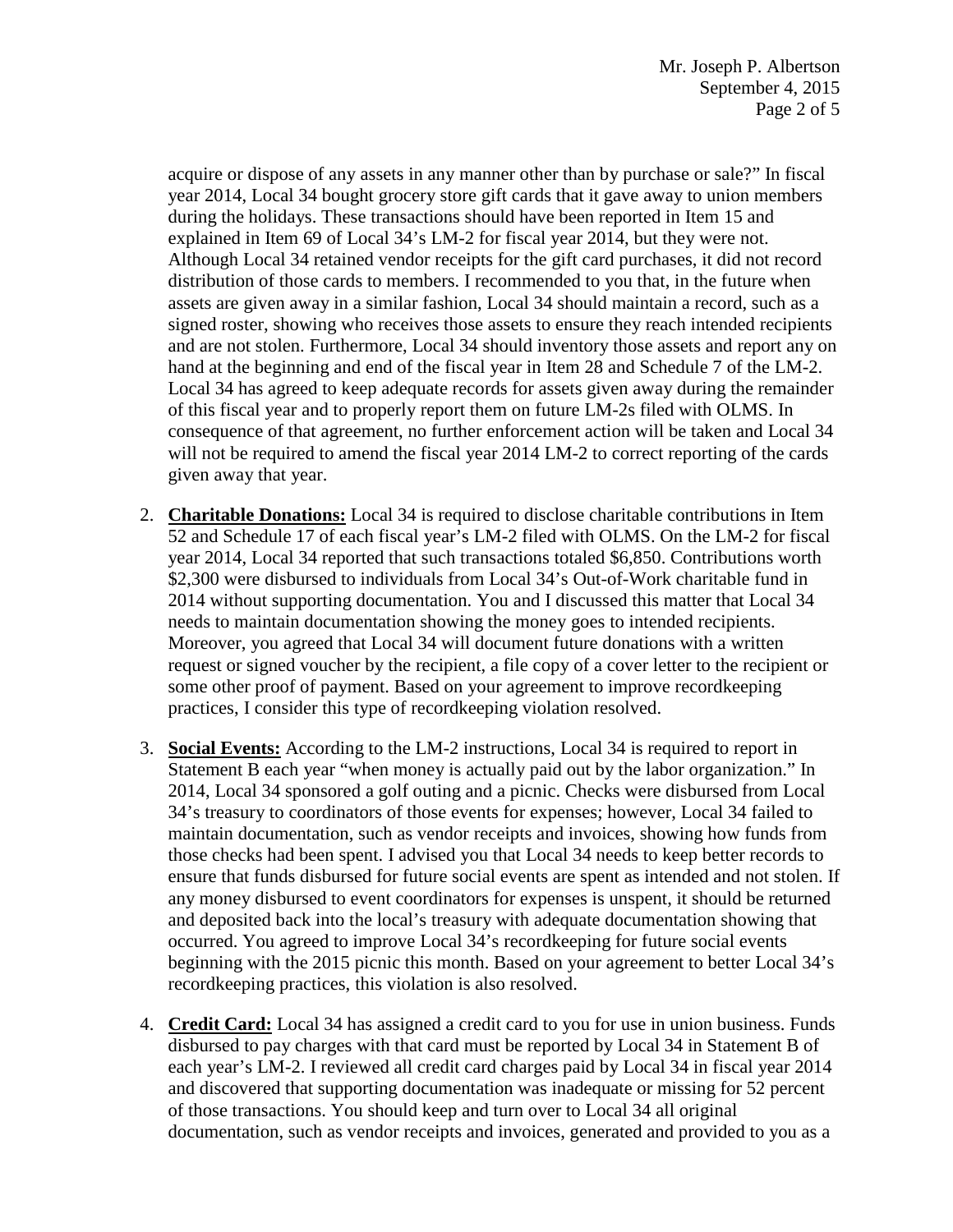result of transactions with the union's credit card. If no documentation is provided you by the vendor or if that documentation is not descriptive about what was bought, why it was bought, when it was bought, from whom it was bought, for whom it was bought and how much it cost, then you should document those facts yourself either on the receipt or in a financial report. Credit card transactions can be reported in various parts of Statement B on the LM-2, and Local 34 needs all this information to know the correct reporting item under which each transaction should be disclosed. If inadequate records are kept, then an inaccurate or false LM-2 may be filed. Moreover, proper documentation safeguards union finances by reducing opportunities for credit card abuse and embezzlement. You agreed to maintain adequate records for all future credit card transactions beginning this month. We reviewed practices for keeping vendor documentation and recording transactions on expense reports, and you started a report for September 2015. With your promise to follow through on recordkeeping improvements, I consider this area of violations resolved.

## **Other Findings**

- 1. **Extra Paycheck:** In 2014, you were issued an extra paycheck in error by Local 34's treasurer and recording secretary. You did not notice the error and negotiated the check. The payment was processed for payroll taxes like any other salary check, and it was disclosed as part of your salary on Local 34's fiscal year 2014 LM-2. When I informed you of the error, you honorably agreed to reimburse the union. I also found that Local 34 had not paid you for all mileage reimbursement you were due for driving your personal vehicle for union business in 2014 and 2015. Taking that into account, I calculated you still owed \$665.62 to Local 34 for the salary overpayment. You repaid that amount and the money was deposited into Local 34's treasury during the CAP.
- 2. **Payroll Advance:** In June 2015, you received a one-week payroll advance before you traveled out of town. The LM-2 instructions state, "Advances, including salary advances, are considered loans and must be reported in Schedule 2 (Loans Receivable)." Therefore, your advance should be disclosed in Schedule 2 of Local 34's fiscal year 2015 LM-2 when it is filed with OLMS next year. Also, as you and I discussed, Section 503 of the LMRDA prohibits loans in excess of \$2,000 from a union's treasury to any of its officers or employees. The gross amount of your payroll advance did not exceed \$2,000 and was, therefore, not illegal. Nevertheless, you or your successors will probably earn more than \$2,000 per pay period in future years based on salary increases guaranteed in the union's collective bargaining agreements. I advised you that Local 34 should discontinue the practice of issuing salary advances so that you, your successors and other check signers will not be guilty of a crime: you agreed.

## **Other Recommendations**

1. **Duplicate Receipts:** Local 34 records dues collections digitally with financial software and issues to dues payers upon receipt of payment membership cards obtained from the IUEC headquarters. The cards are stamped with Local 34's seal, but they are not consecutively numbered or retained in duplicate. No original documentation generated at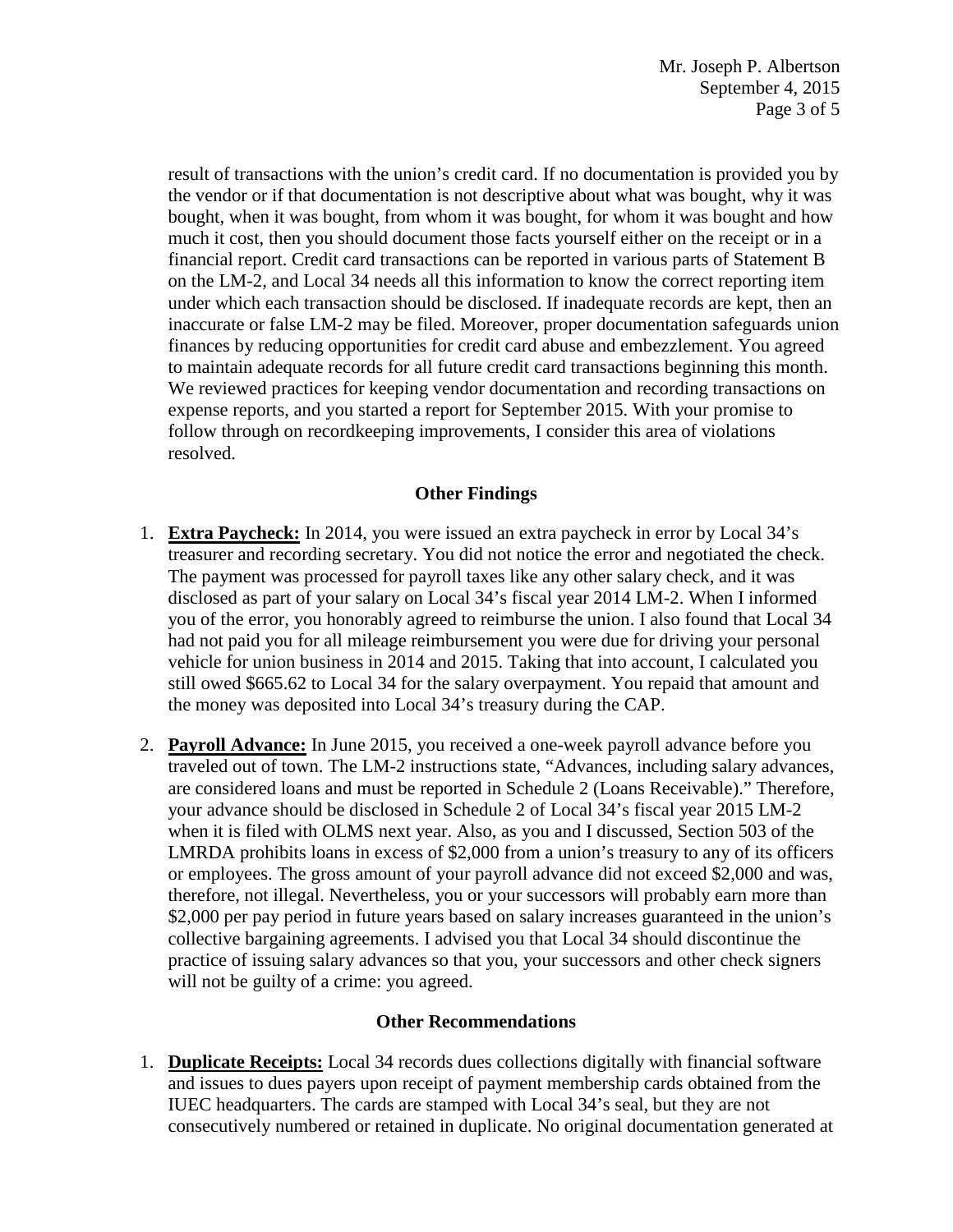the time of a dues transaction is retained by Local 34. Many other unions engaged in construction trades issue consecutively numbered duplicate receipts when members pay dues as a financial safeguard. An OLMS Fact Sheet about recording and reporting receipts says,

*[W]here cash receipts are handled, unions are strongly urged to issue a duplicate, numbered receipt to each individual making the payment, similar to when a salesperson completes a sales invoice (where the store retains the original receipt for recordkeeping purposes and provides the customer with a duplicate receipt).*

(This Fact Sheet is available on the OLMS web site at: http://www.dol.gov/olms/regs/compliance/catips/CompTip\_Receipts\_2014.pdf.)

In our discussions, you noted you sometimes collect dues in the field and there is often a lag between when dues are received and when they are recorded digitally. Although I found no evidence that dues are missing, a duplicate receipting system is a financial safeguard for recording and tracking revenues. Digital data can be altered or falsified. An additional, contemporaneous paper trail backs up the digital data and better protects union funds.

- 2. **Safeguarding Dues Collections:** To ensure funds that have been collected are not lost or stolen, Local 34 should make frequent and timely deposits. I recommend that Local 34 deposit funds collected or stored at the union hall as frequently as each business day to minimize the possibility of loss from a break-in or disaster, such as fire or tornado. Use of fireproof safes and cabinets to store money and important records is always encouraged as well. In addition, Local 34 offers members the option of paying dues via PayPal. Transfers from Local 34's PayPal account into its bank account should be made within the same fiscal year they are paid so they are properly reported on the LM-2. They should also be made frequently to protect those assets from loss because of digital hacking or property disputes involving PayPal and so that Local 34 can generate interest income from those funds.
- 3. **Death Benefits:** In 2014, Local 34 made a direct death benefit payment to a beneficiary of a deceased union member. You were able to show me information from the IUEC membership database that supported the legitimacy of the disbursement. I recommended to you that Local 34 maintain an additional record, such as a death certificate or obituary notice, for future death benefit payments since there was a lag time between the date the benefit payment was issued and when the IUEC updated membership records; you agreed.
- 4. **Monthly Expense Reports:** I recommended and you have begun preparing a monthly expense report for the treasurer and for review by the executive board and trustees. On that report, you will record necessary explanations for credit card transactions and attach vendor documentation. You will also record beginning and ending odometer readings for mileage claims or mileage calculations made with applications, such as Google Maps or